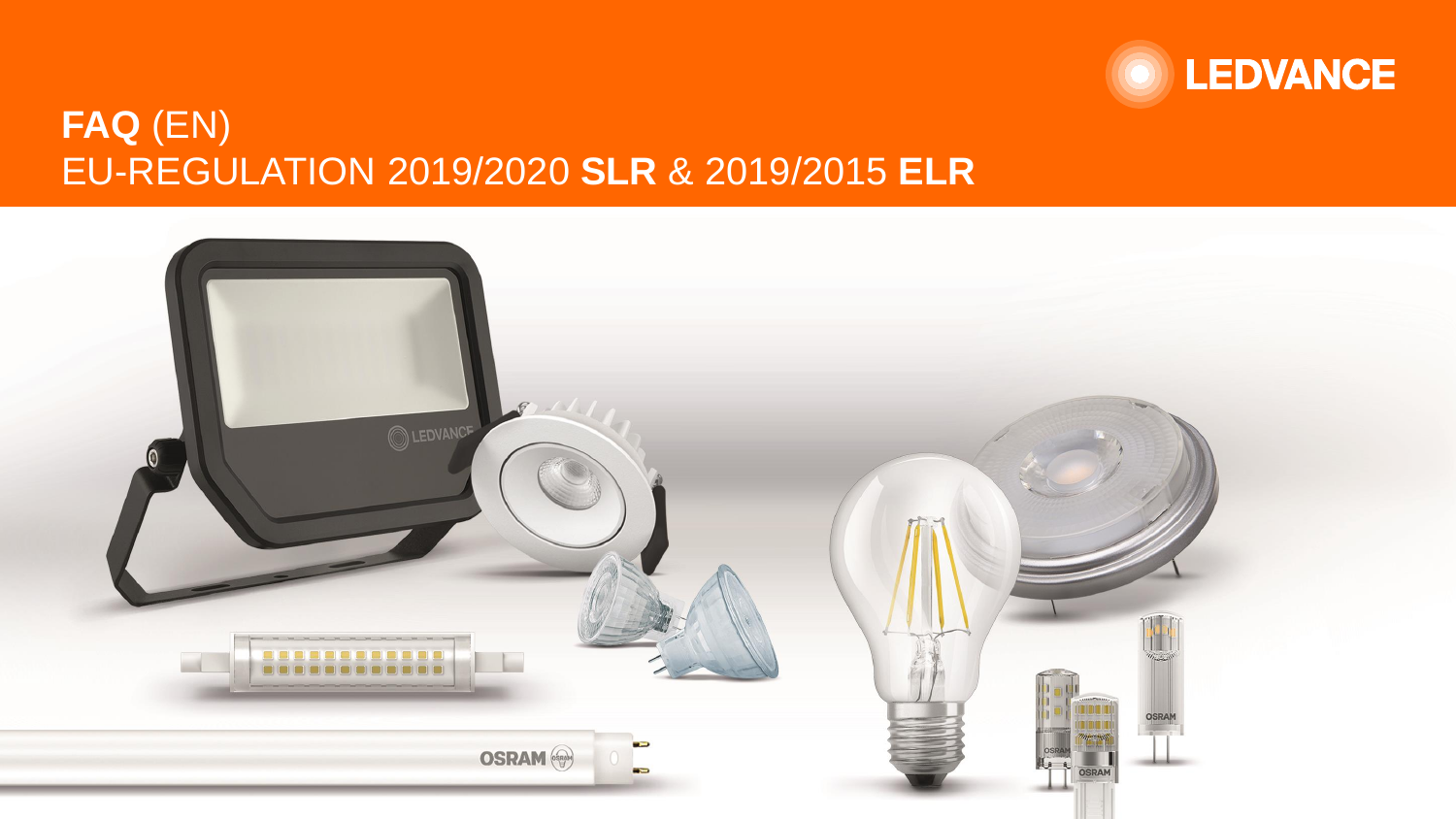

### **What changes by the new regulation?**

- All light sources will be evaluated in accordance with the regulations.
- Packaging and graphics will be adapted slightly.
- There will be a new energy efficiency label with a new scale. A++ to E will become A to G.
- The Energy Labeling Regulation applies to all light sources.
- Luminaires, as containing product, will no longer require an energy label as early as December 25, 2019. As a light source, luminaires must be labeled as of September 1, 2021.
- Existing products may be sold without reclassification until March 2023.

#### **Which regulations were valid before?**

| NEW: | Single Light Regulation - Verordnung 2019/2020 |  |
|------|------------------------------------------------|--|
|      |                                                |  |

Regulation 245/2009 Regulation 2017/1369 Regulation 1149/2012 and amendments)

### **NEW: Single Light Regulation – Verordnung 2019/2020 Energy Labelling Regulation (ELR) – Verordnung 2019/2015**

Before: Regulation 244/2009 Regulation Regulation 874/2012 (and amendments)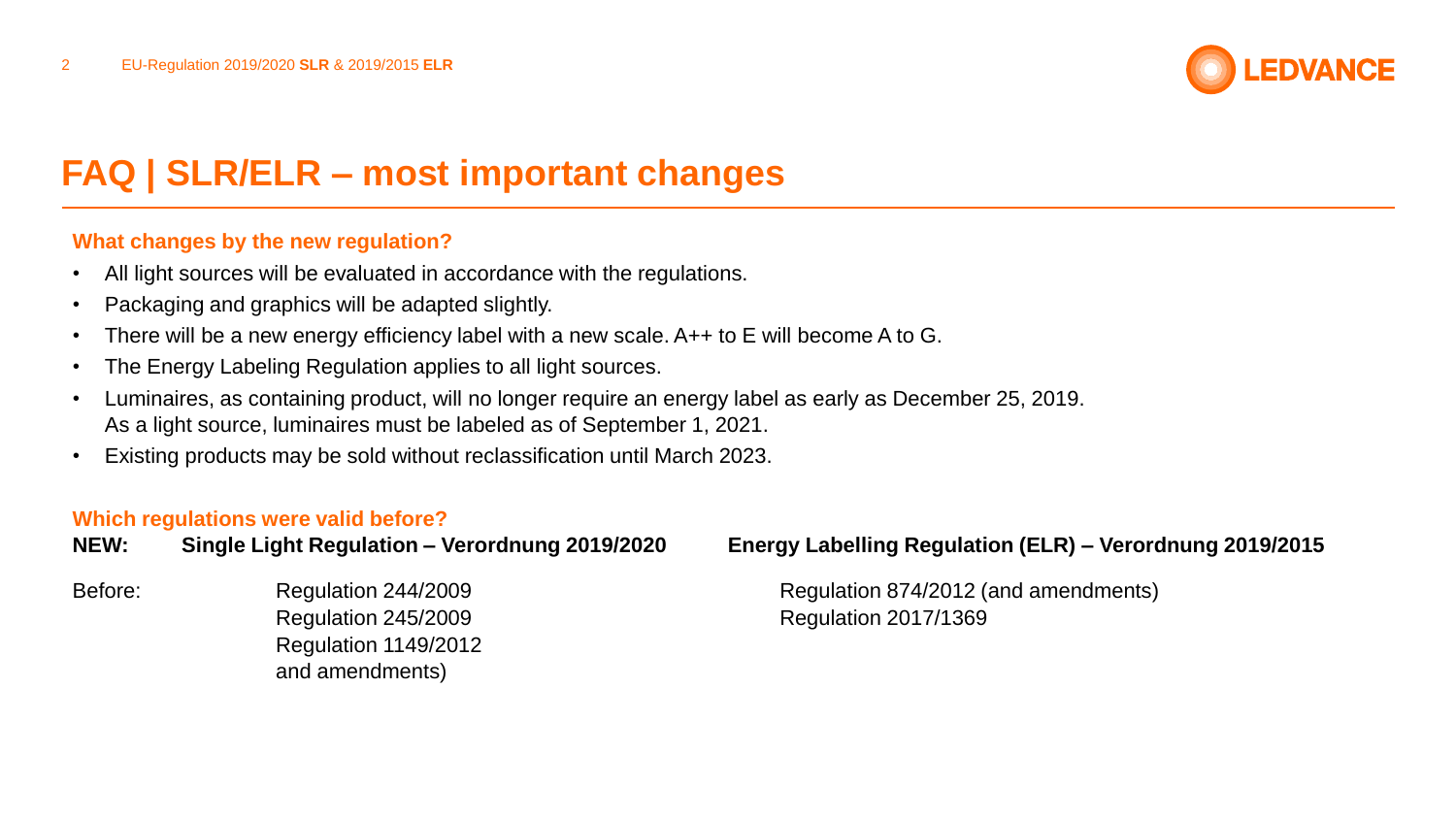

### **Which products are affected by the new Ecodesign Regulation?**

All light sources are affected with the exception of a few products for special applications (e.g. special lamps for medical applications).

#### **What is meant by "light sources"?**

A light source is an electrically operated product that emits white light. This may be a lamp, a module or a luminaire with fully integrated components. Luminaires may be a light source (fully integrated luminaire) or may contain one or more light sources (containing product).

### **What is meant by "containing product"?**

A "containing products" is a product containing one or more light sources, or separate control gears, or both.

It must be possible for the light source to be removed without permanent damage using commonly available tools.

LEDVANCE luminaires are generally "containing products".

If removal of a light source is not possible without permanent damage, the product is to be considered as a light source – and subject to the SLR/ELR regulations.

Containing products have not had to carry an energy label since December 25, 2019.

#### **What is meant by "control gear"?**

In the EU regulations, separate control gears are ballasts (CCG/ECG) that are not integrated into a light source. They too must meet certain minimum energy efficiency requirements.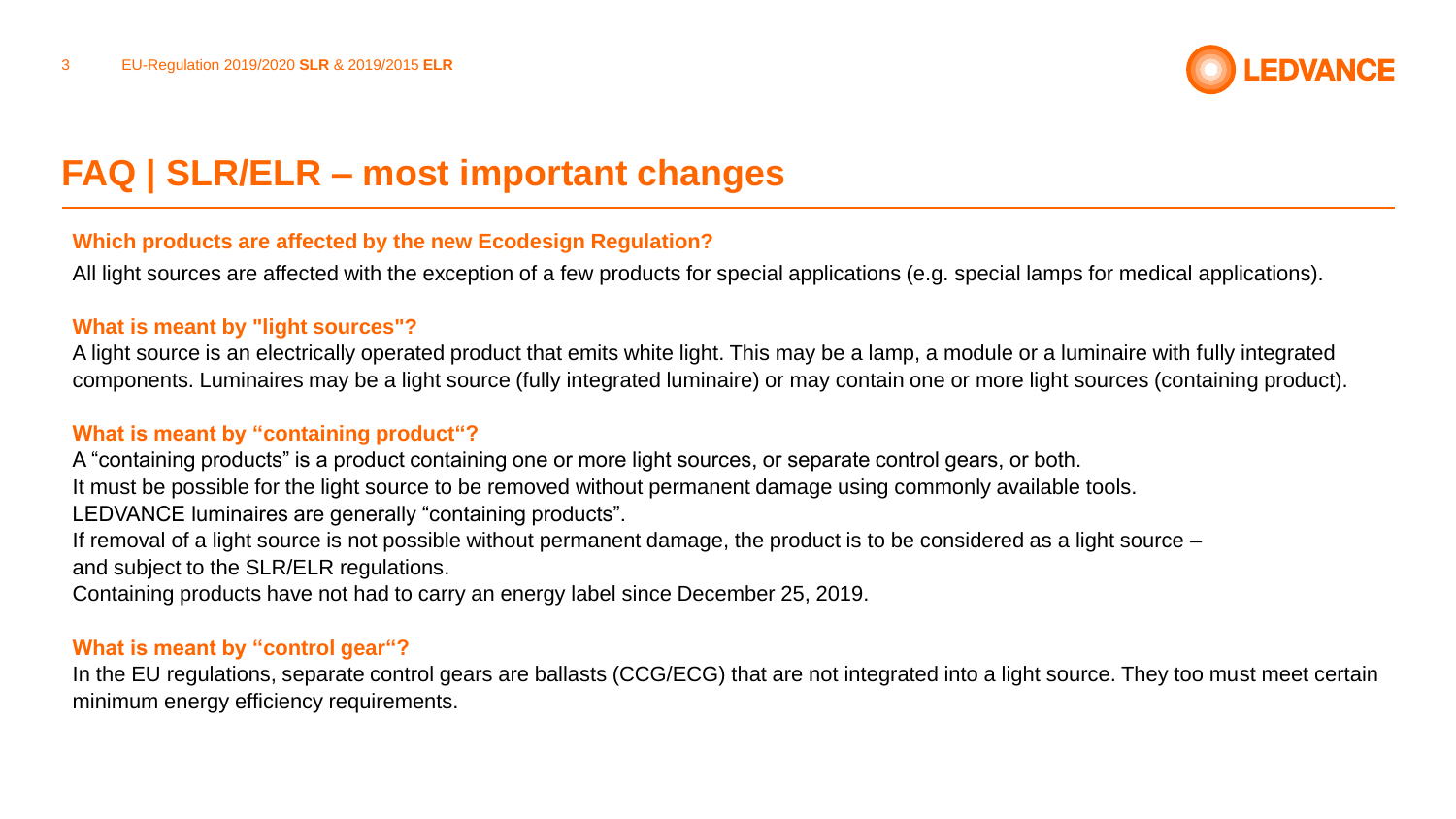

### **What is meant by "stroboscopic effect"?**

### **Stroboscopic Effect Visibility Measure (SVM)**

These effects can occur when non-compliant light sources illuminate a moving object. Stroboscopic effects can result in dangerous situations as they may impair the perceptibility of rotating or moving objects (for example, rotating machine parts may be perceived as being stationary).

### **What is meant by "flicker"?**

### **Perception of short-term light modulation (P<sub>st</sub>LM)**

This refers to visible flicker, for example on screens. The flicker can cause discomfort, visual fatigue and headaches.

ab 09/2021: SVM  $\leq$  0,9<sup>1</sup>/PstLM  $\leq$  1; ab 09/2024: SVM  $\leq$  0.4<sup>1</sup>

<sup>1</sup>Except: Light sources for outdoor, industrial and other applications that allow color rendering with CRI ≤ 80.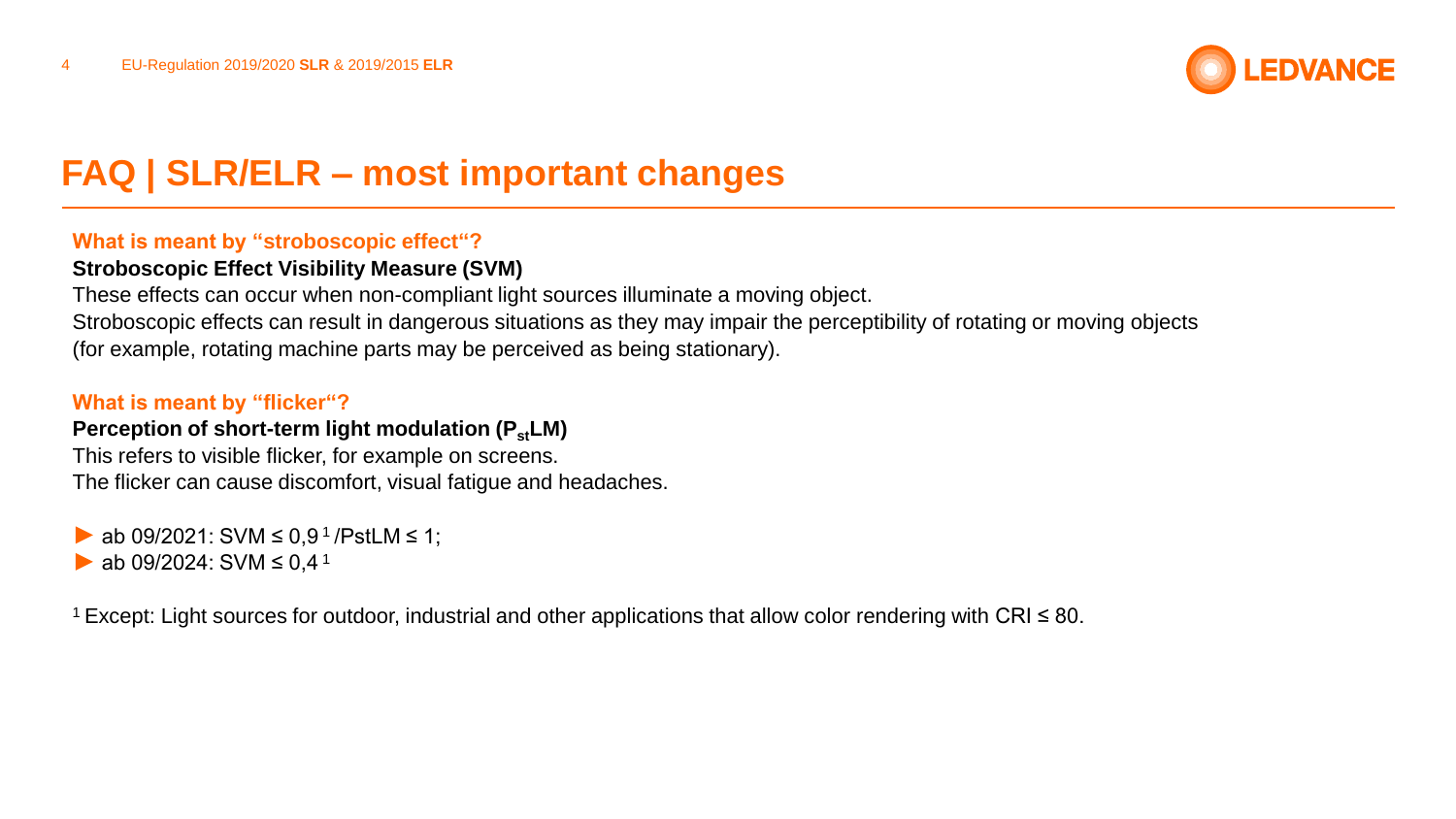

#### **What is the time frame for the implementation of the new rules?**

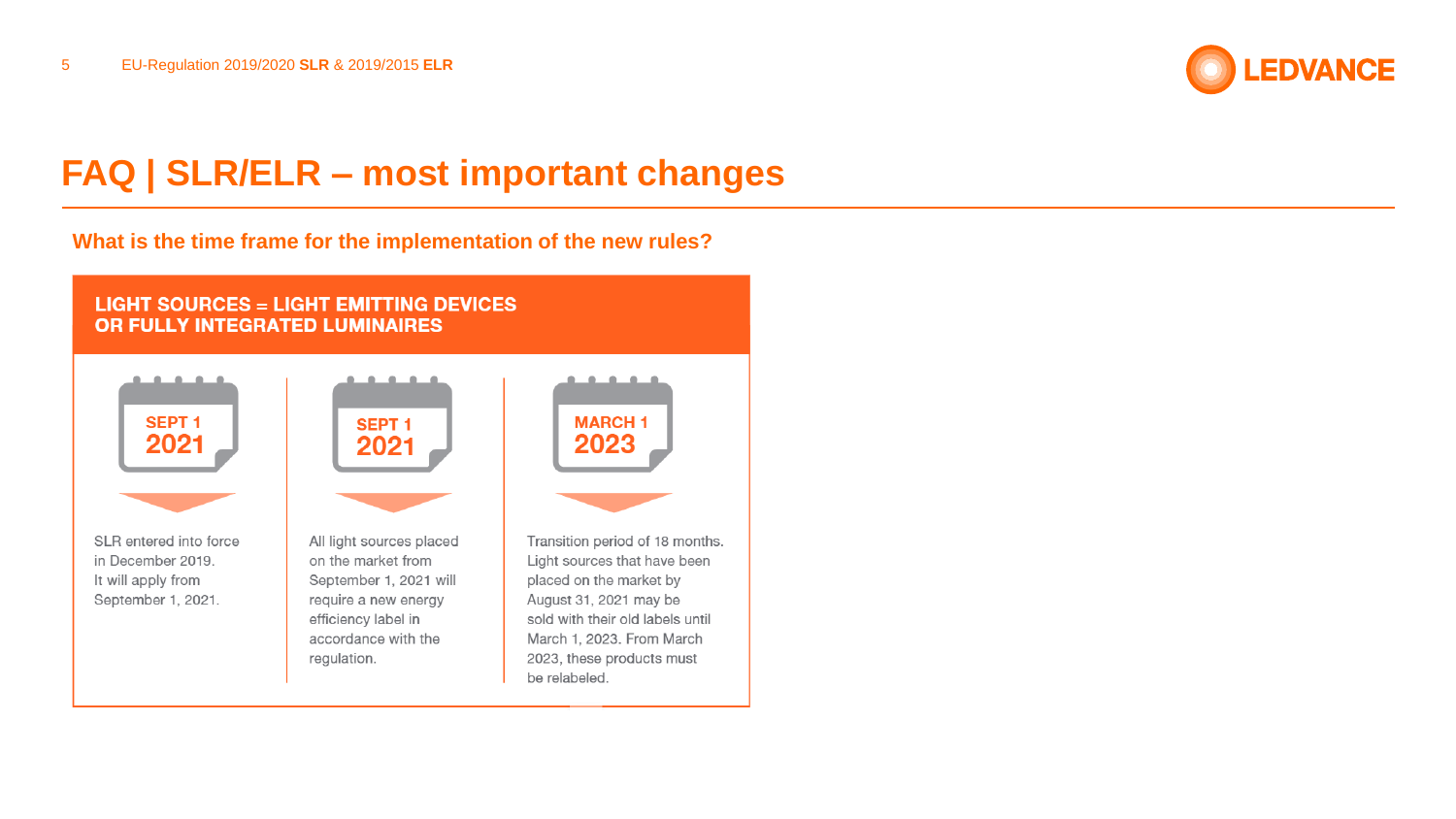

## **Which products must be phased out as a result of the new regulations?**

Some traditional lamps are affected.

#### **What products can be used as a substitute?**

For replacement products, please refer to our overview on [www.ledvance.de/service](http://www.ledvance.de/service)

### **Can the affected lamps still be sold after the deadline of 1.9.2021?**

Products that have already been placed on the market can still be sold after this date (e.g. inventories) and be installed on customers' premises.

#### PHASEOUT AND LEDVANCE REPLACEMENT PRODUCTS

| <b>PRODUCTS AFFECTED</b>                                                                 | <b>BANNED FROM*</b> | <b>LED REPLACEMENT</b><br><b>PRODUCTS</b> |                                 |
|------------------------------------------------------------------------------------------|---------------------|-------------------------------------------|---------------------------------|
| <b>COMPACT FLUORESCENT LAMPS</b><br>CFLi - E27, E14 etc.<br>with integrated control gear |                     | SEPT <sub>1</sub> .<br>2021               |                                 |
| <b>HIGH-VOLTAGE HALOGEN LAMPS</b><br>$R7s > 2,700$ lm<br>corresponds to approx. 140W     | <b>CONTROL</b>      | SEPT 1.<br>2021                           | <b>LED (LED (LED ) (LED )</b>   |
| <b>LOW-VOLTAGE HALOGEN LAMPS</b><br>GU4, GU5.3, G53<br>with reflector >10° beam angle    |                     | SEPT 1,<br>2021                           |                                 |
| <b>LINEAR FLUORESCENT LAMPS</b><br>T12 and T2                                            |                     | SEPT <sub>1</sub> .<br>2021               | <b>OSRAM</b>                    |
| <b>LINEAR FLUORESCENT LAMPS</b><br>T <sub>8</sub><br>600 mm, 1,200 mm, 1,500 mm          |                     |                                           | SEPT 1,<br><b>OSRAM</b><br>2023 |
| <b>HALOGEN PINS</b><br>G4, GY6.35, G9                                                    |                     |                                           | SEPT <sub>1</sub> .<br>2023     |

\*Products that are already on the market may still be sold after this date, but may not be placed on the market again.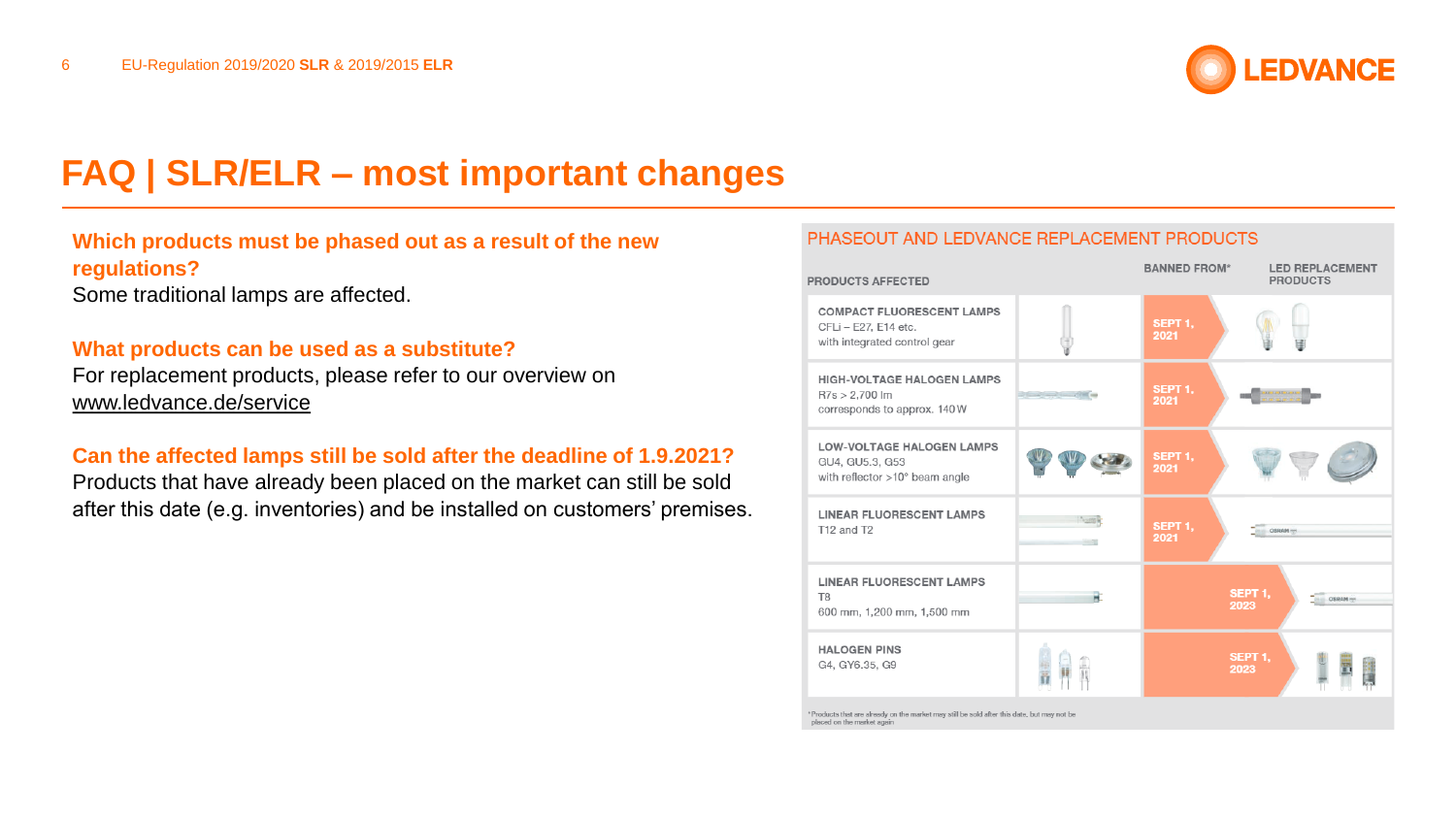

#### **What are the exceptions?**

The following products, among others, are exempt from the two regulations, further exemptions can be found in the current SLR/ELR document under Annex III (SLR) and Annex IV (ELR):

## **[www.eur-lex.eu](http://www.eur-lex.eu/)**



**SLR** https://eur-lex.europa.eu/legal[content/EN/TXT/?uri=CELEX%3A32019R2020](https://eur-lex.europa.eu/legal-content/DE/TXT/?uri=CELEX%3A32019R2020) **ELR** https://eur-lex.europa.eu/legal[content/EN/ALL/?uri=celex%3A32015R2120](https://eur-lex.europa.eu/legal-content/DE/ALL/?uri=celex%3A32015R2120)

## **PRODUCTS NOT AFFECTED**

- Emergency lighting
- Battery-powered light sources
- $-$  Original artwork
- $-$  Lighting for military and transport equipment and vehicles
- Screens and displays
- Medical equipment
- $-$  Marine equipment
- A few specialty or niche products
- Luminaires with replaceable light sources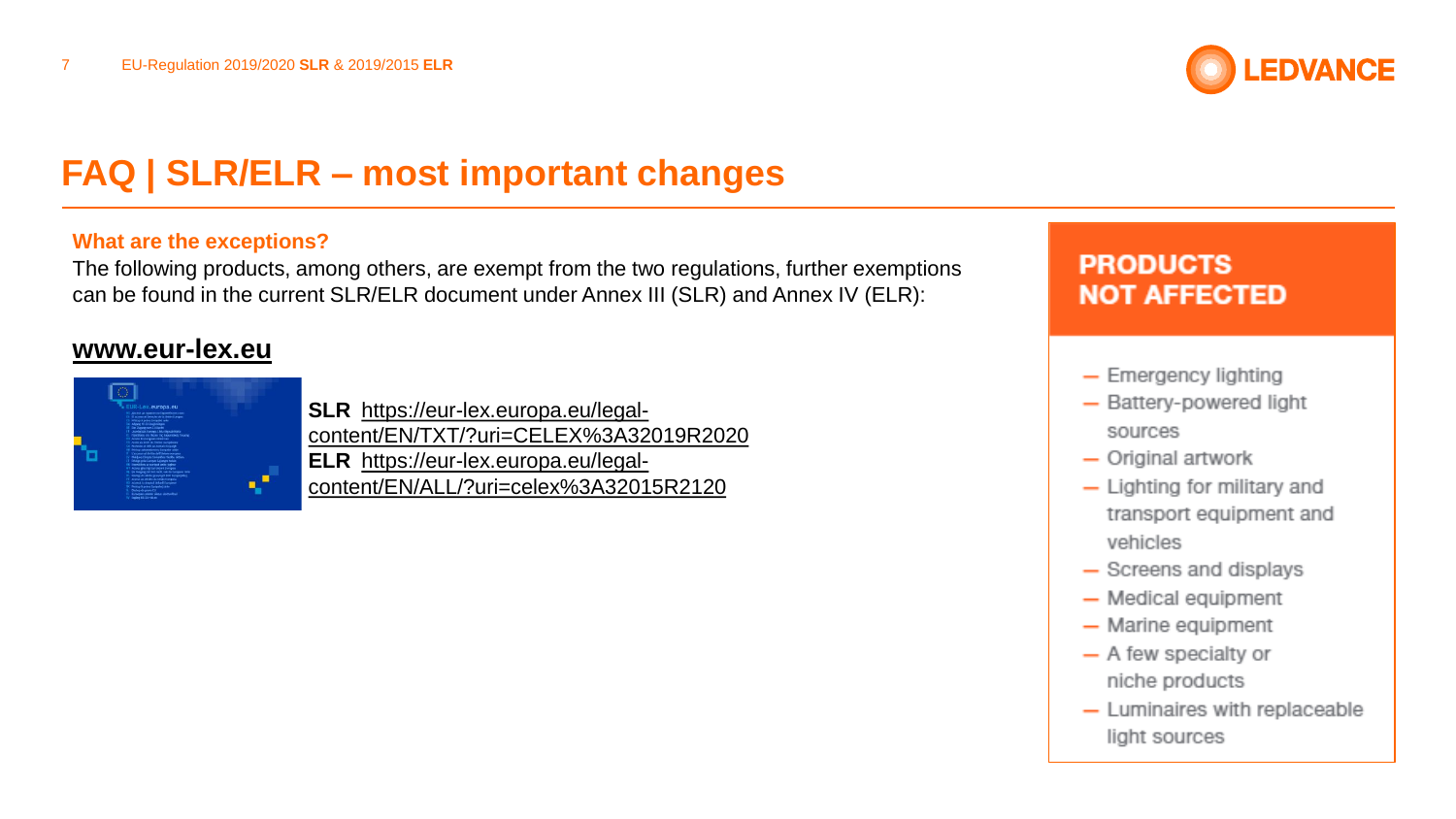

# **FAQ | Changes data transparency**

#### **What is the EPREL database?**

The product database **European Product Registry for Energy Labelling** (EPREL) will for the first time centrally bundle all relevant information on all light sources on the market and make it accessible to all users.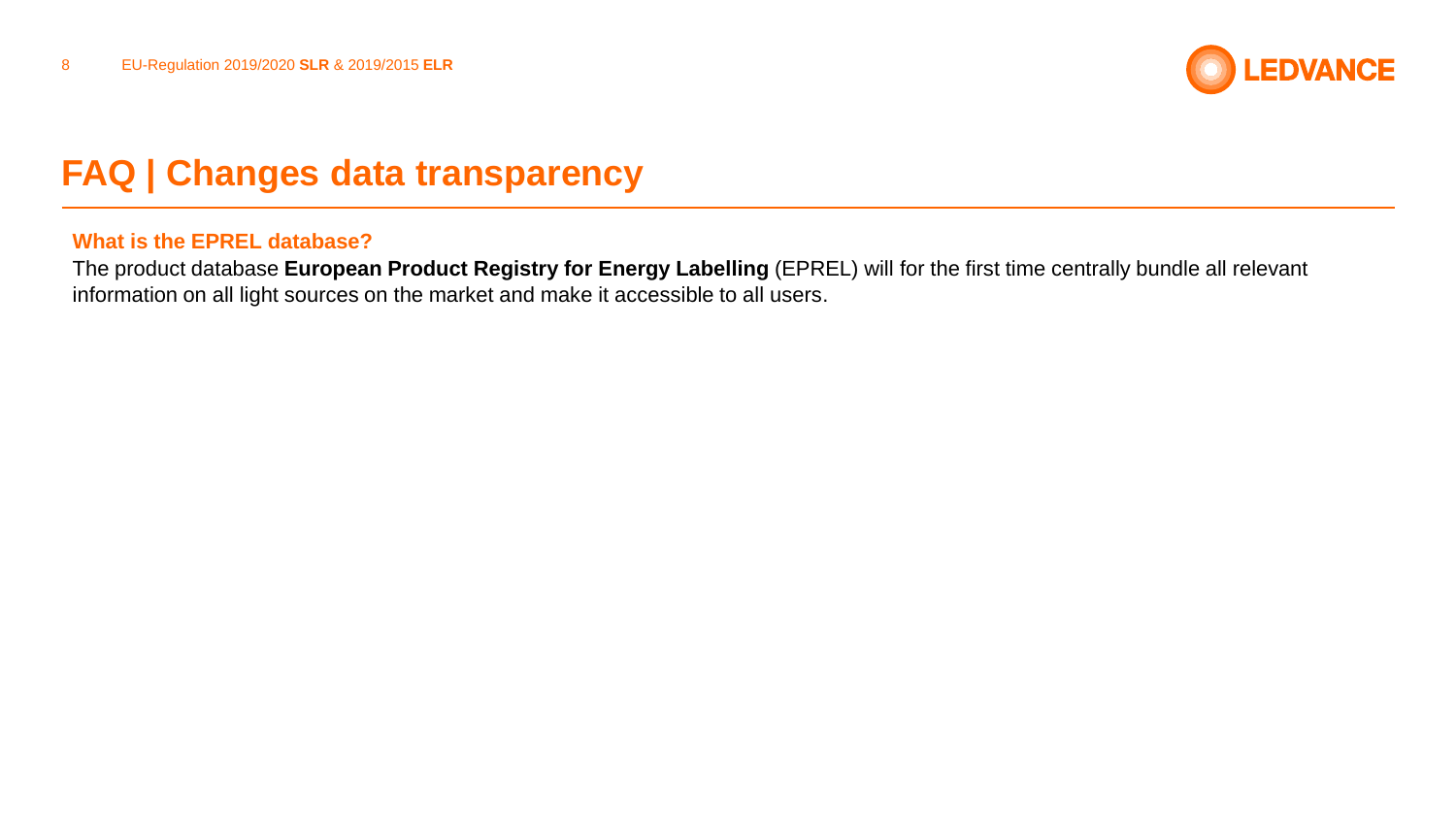

# **FAQ | Changes luminaires**

### **Are LEDVANCE luminaires also affected by the SLR and will they also receive an energy label in the future?**

No, LEDVANCE luminaires do not get an energy label because they are containing products and not a light source in the sense of the EU regulation.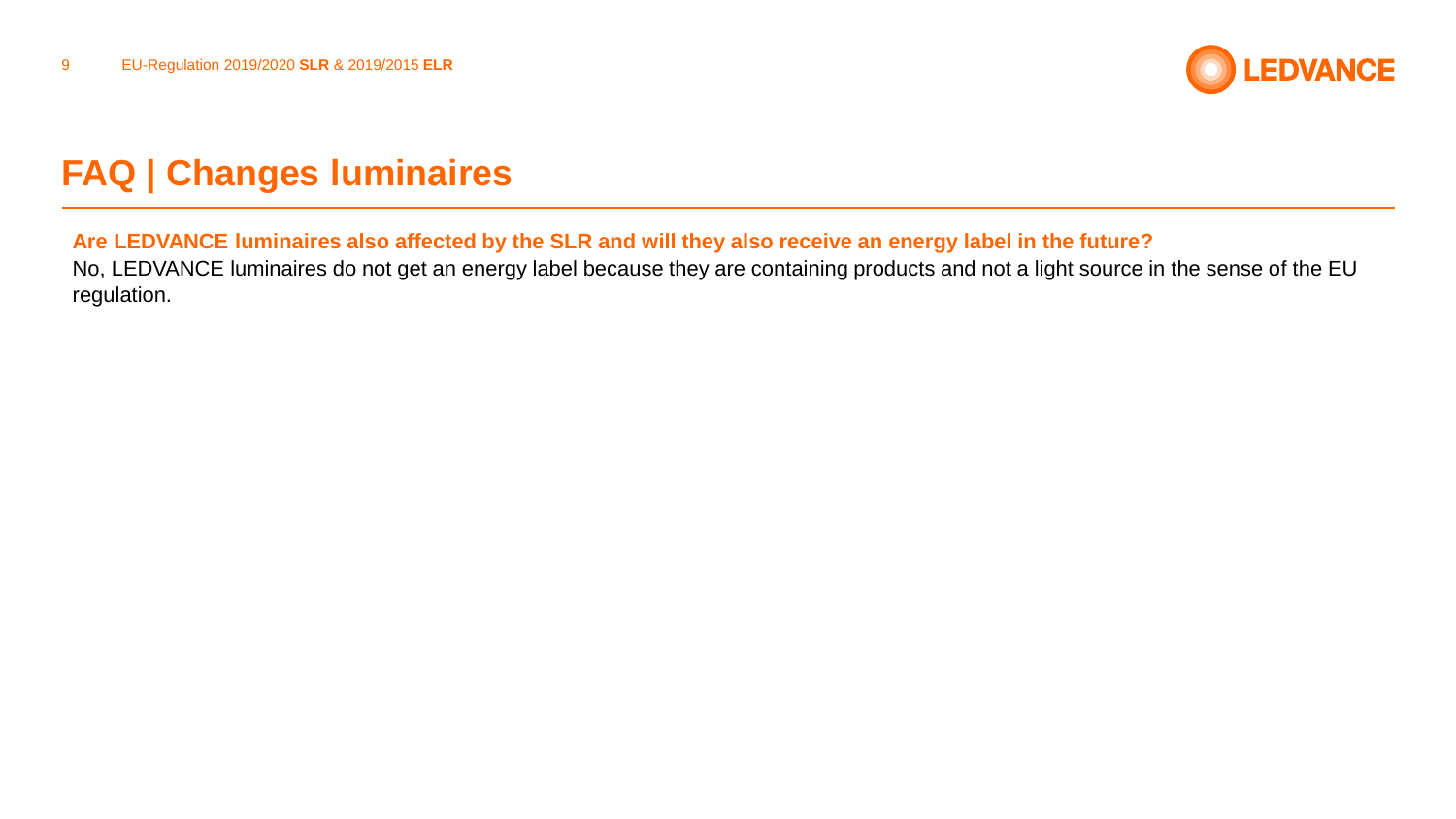

# **FAQ | The new energy label**

#### **What changes by the new regulation?**

- There will be a new energy efficiency label with a new scale. A++ to E will become A to G.
- The Energy Labeling Regulation applies to all light sources.
- Luminaires, as containing product, will no longer require an energy label as early as December 25, 2019. As a light source, luminaires must be labeled as of September 1, 2021.

### **Which products are affected by the new energy labeling regulation?**

- All light sources will be evaluated in accordance with the energy labeling regulation.
- All light sources in the Ecodesign Regulation will fall within the scope of energy labelling from September 1, 2021.
- There are some exceptions in the regulation. Products for emergency use, light sources in batteries, original works of art, transportation and military equipment and vehicles, displays, medical devices and marine equipment do not need to be labeled.
- As of December 25, 2019, luminaires are no longer required to be labeled.
- Luminaires with fully integrated, i.e., non-replaceable, components are considered light sources and therefore will again require an energy label beginning September 1, 2021.